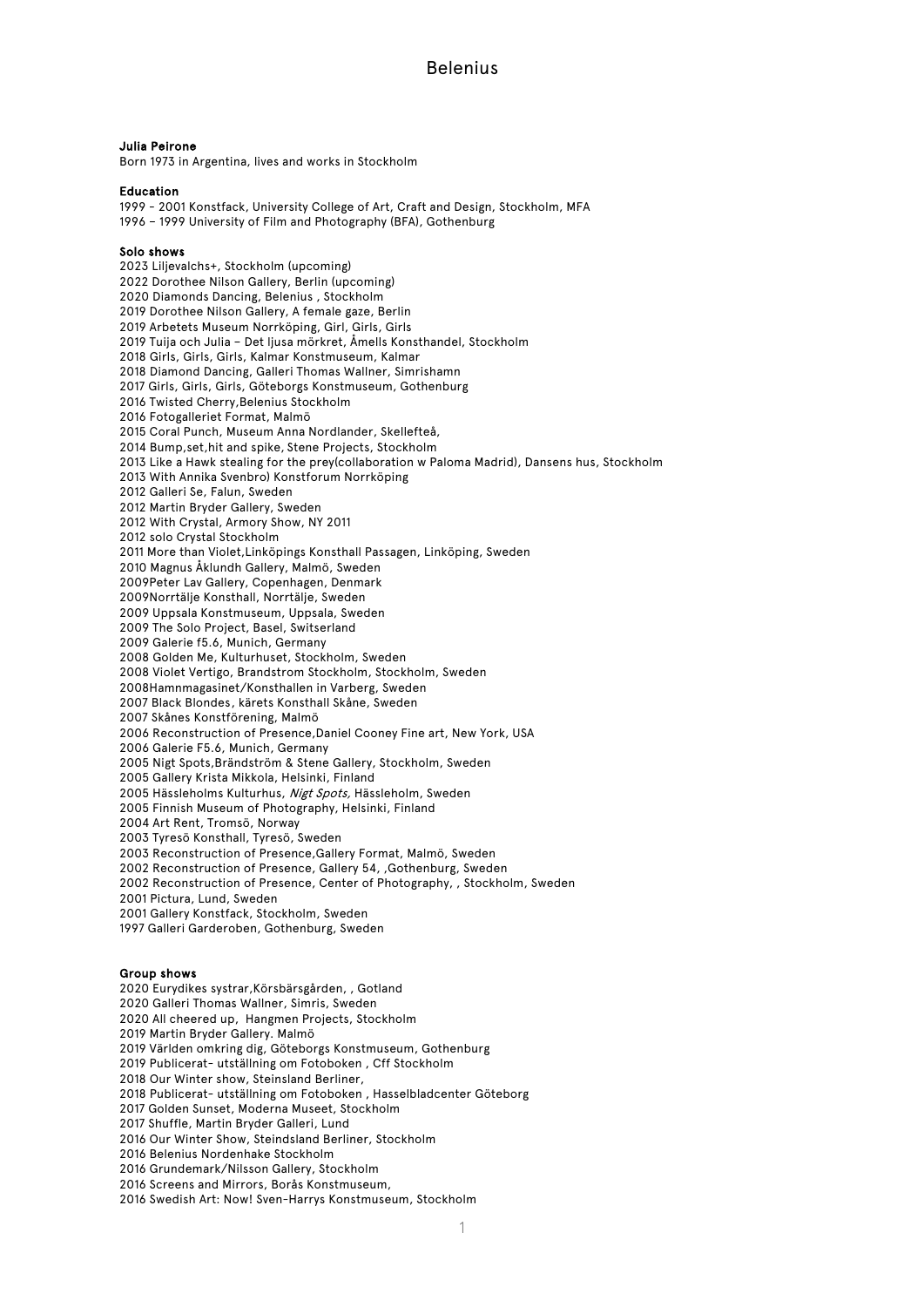Steinsland Berliner, Stockholm Nutcracker,Belmacz gallery, London 2014, Avspark,Haninge KonsthallStockholm Circus, Belmacz Gallery,London Det Synliga, Artipelag, Stockholm Different Distances, Aperture Foundation, New York Different Distances, House of Sweden,, Washington Sideluck, Screening, Bio Rio, Stockholm Different Distances,Swedish Photography, Berlin Atletisk, Växjö Konsthall, Växjö Polifony,Galleri Thomas Wallner, SImris, Skåne Fullersta Gård, Huddinge Different Distances, Svenska Institutet, Paris Braga - Encontros da Imagem 2012 Galleri Örsta, Kumla, Sweden Skärets Konsthall, 10-års jubileum, Skäret, Skåne Film I Dalarna, film I det offentliga rummet, She´s in the picture, Centrum för Fotografi, Stockholm Sport I konsten,Kristianstads Konsthall, Kristianstad Sweden Nordic Darkness,Kristinehamns Konstmuseum, Kristinehamn, Sweden Körsbärsträdgården, Gotland Sport I konsten, Skövde Kulturhus, Skövde Sweden Sport I konsten, Mjellby Konstmuseum, Halmstad Sweden Cut,Crystal Contemporary Art, Stockholm Kamarade,Project room, Stockholm Skanstulls tunnelbanestation, Stockholm LIPF- Lianzhou International Photo Fetival, China Taylor Wessing Photographic Portrait Prize National Portrait Gallery, London, UK War within, Reinier van Ewijk Projects, Amsterdam, Netherlands 2008 Transgressing Mind,Prague Triennale, Prague Toys R us, Brandstrom & stene, Stockholm 2007 Stalking suburb, The Westport Art Center, a (Westport, USA Fotografi är, Sveriges Konstförenigar, Sweden 2007 International Photo Magazine, Phillips de Pury & Co, New York, USA Miami Photo (galerie f5,6), Miami, USA Jahre f5,6 Galerie F5,6, 4 Munich, Germany Barnet i samtidskonsten, Haninge Kulturhus, , Stockholm, Sweden Northern Cities, Vorallberger Landesmuseum, , Bregenz Austria Labyrint,Botkyrka Konsthall, Stockholm, Sweden Miami Photo (Galerie f5.6), Miami, USA Paris Photo (Galerie f5.6), Paris, France Exposeptember,Hotel Diplomat, Stockholm, Sweden Exposeptember, Brändström & Stene, , Stockholm Sweden Face á Faces, Fotografins Hus, Stockholm, Sweden Northern Cities,Felleshuset, Berlin, Germany, L.A Photo (Daniel Cooney Fine Art), Los Angeles, Usa AAF Contemporary Art Fair (Daniel Cooney), N Y, Usa Dogs, Flo Peters Gallery, Hamburg, Germany Gad Gallery, Oslo, Norway Northern Cities, Tromsö Art Association, Tromsö, Norway Northern Cities, Kerava Art Museum, Kerava, Finland Northern Cities, Oulu City Art Museum, Oulo, Finland Northern Cities, The Aine Art Museum, Tornio, Finland Unstable - new directions in Swedish Photography 1990-2004, Museum of Umeå University, Umeå, Sweden Blick – New films and videos from the Nordic and Baltic region, Kunstveiren Munich, , Munich, Germany AIPAD (Ariel Meyerowitz Gallery), N Y, USA Still life and stilled lives, Ariel Meyerowitz Gallery, New York, USA 2005 Scandinavian Photography, Gallery Faulconer at Grinnells College, Iowa, USA Blick – New films and videos from the Nordic and Baltic region,Museum of Modern Art, Stockholm, Sweden Art Forum Berlin (Photography Now), Berlin, Germany Photofest 2004 Gwynne Warehouse Gallery, Hereford, UK Es ist Sommer. Es ist heib,Galerie F 5.6, Munich, Germany Simrishamns Konsthall, Simrishamn, Sweden Artforum Berlin, Berlin, Germany Culture Park, Stockholm, Sweden Stockholm Art Fair, Stockholm, Sweden Wish you were here, Brändström & Stene Gallery, Stockholm,Sweden Sad Expo, Paris, France BB - Gallery Lars Bohmans Project room,Stockholm, Sweden Swedish style in Tokyo, Gallery Deluxe, Tokyo, Japan

NK, Stockholm,Sweden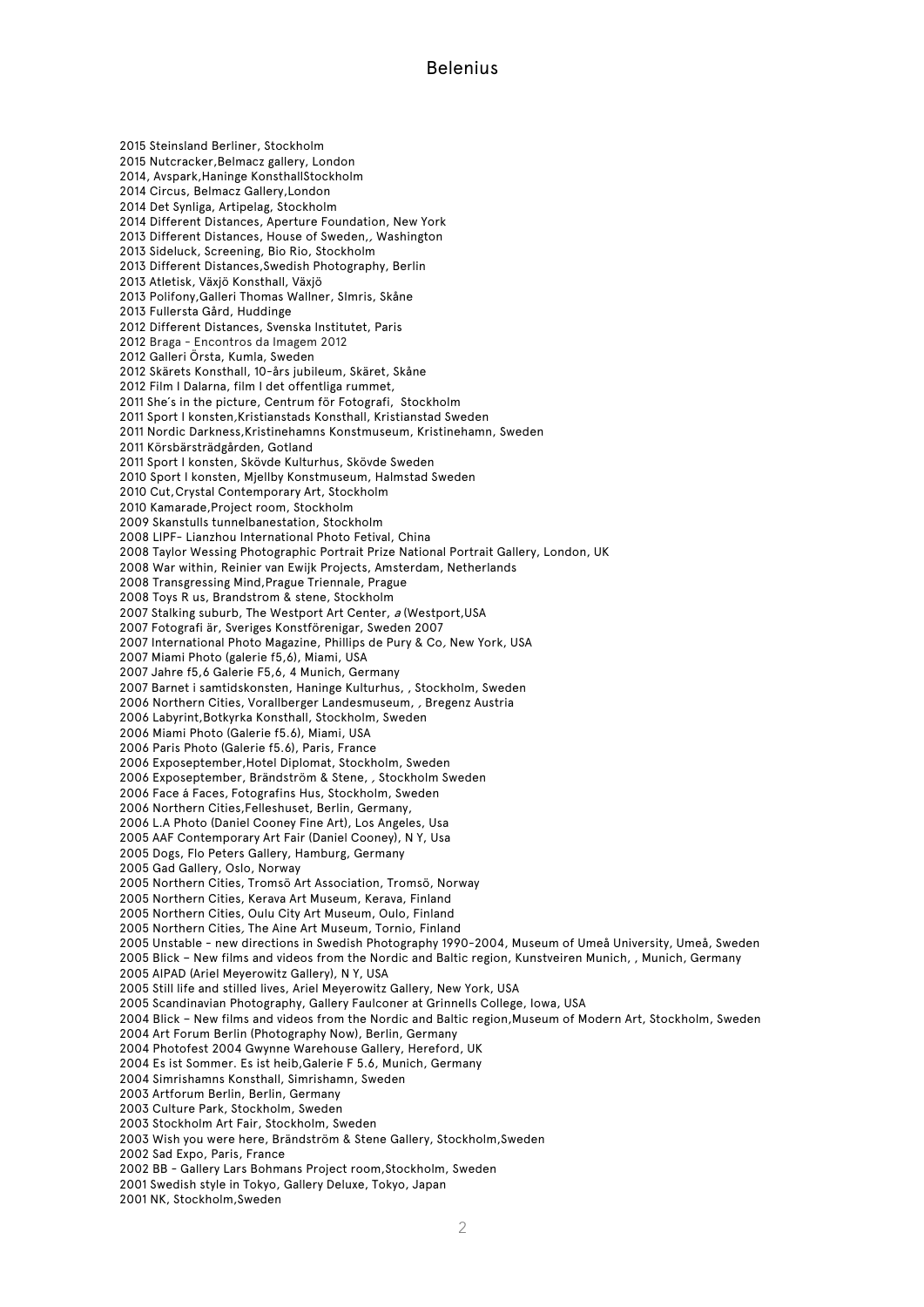Borlänges Exhibition Hall, Borlänge, Sweden

Graduating class of Konstfack,Wetterling, Stockholm

Graduating class of Konstfack, Konstfack, Stockholm, Sweden

Konstfack, Stockholm, Sweden

Konstfack, Sampling, Konstfack, Stockholm

Konstfack, I vägen, Konstfack, Stockholm

1999 Graduating class of HFF, Borås Museum of Art, Borås, Sweden

Graduating class of HFF, UKF, Oslo, Norway

Graduating class of HFF, Gallery Box, Gothenburg, Sweden

Arles -Festival of Photography, Arles, France

Start 98 (Stockholm the city of Culture –98), Stockholm, Sweden

Gallery Gufot, Gothenburg, Sweden

Smitta, Malmö Museum of Art, Malmö, Sweden

Gallery of Photography, Lund, Sweden

### Commissions

Special Edition artwork for SAK (Sveriges Allmänna Konstförening)

Permanent photographic Installation at Storvretens Sporthall

2009 Portrait of honour 2009 to the Portrait Collection of The National museum in Sweden<br>2007 Sharphead Permanent photographic Installation at Linköpings Universitet A-huset

Sharphead, Permanent photographic Installation at Linköpings Universitet, A-huset

(Commisioned by Statens konstråd - The National Public Art Council Sweden)

 Last day of summer, C Action, Photography works made for C Photography Magazine (Comissioned by C Photography magazine, Ivory Press)

 Waiting for red pigtails, photographic installation at Contineu (office space) Private commission

### Books

 Allt om Kärlek (Antologi) Författare och konstnärer om tema kärlek.Ed. Ragnar Persson och Daniel Söderberg Girls, Girls, Girls (monograph) (Catalogue Göteborgs Konstmuseum), Publisher: Göteborgs Konstmuseum Waiting for Red Pigtails (monograph) (Images and text from the film Waiting for Red Pigtails) Publisher: Sailor Press, More than Violet (monograph) Publisher: Art & Theory

 Contemporary Swedish Photography (Overview of Swedens photography scene) Publisher: Art & Theory 2012 Konstnärer och deras Ateljéer (Overview of different artist in their studios) Publisher: Bladh & Bladh By: Anette Mörne, Anne Nyblaeus

Blind Smek Min Kind, Julia Peirone, (monograph) Publisher: Ordfront / Galago , Graphic design: Lars Liljendahl

### Bibliography

(presentation and published works in magazines, catalogues and reviews etc.) SVD, En spretig antologi om det där vi älskar att prata om, recension, Josefin de Gregorio Konstperspektiv Svenska dagbladet, Utfestad ungdom laddar obehagligt vackra foton, Håkan Nilsson Ystad Allehanda, Fotografi i dubbelt fokus på Galleri Thomas Wallner, Ulf Mårtensson Konstperspektiv nr 2 Barometern, Flickor fångade med kvinnlig blick, Mikael Hagner Östra Småland, En utställning om hur vi ser på tjejer, Linda Tisjö P4 Kalmar, Julia Peirones starka flickor visas på Kalmar Konstmsueum 2017 Fotografisk Tidskrift, Intervjuad av Jenny Morelli SVT- Kobra, Girlgaze (reportage) Ann-Linn Gillou SVT Nyheter Kvinnlig blick på flickors liv i bländande fotokonst (recension) Anders Jansson 2017 Konsten.net, Peirone och DIjkstra i Göteborg (review) Sara Arvidsson Dagens Nyheter, Konstutställning-Tonårsflickor i kamerans grepp (review) Karin Faxen Svenska Dagbladet, Julia Peirones nya bilder är som finslipade juveler (review) Ulrika Pilo Aftonbladet, Blicken på flickorna (review) Fredrik Svensk Expressen, Bildrutor som man hoppas att ingen någonsin ska se (review) Marit Kapla Göteborgs Posten, Tack här slipper vi pussmunnarna (review) Ester K Greenwood Göteborgs Posten, Starka flickor med makt över bilden (article) Eleonor Ekström Frisk Borås Tidning, Naket om tonårsflickors såriga liv (review) Inger Landström SR kulturnytt, Fokus på flickan i Julia Peirones Konst (interview, review)) Niklas Jonsson Photo Art Magazine, South Korea (interview) Sookyoung Huh Bon Magasin, Tjejer, tjejer, tjejer (veckans tips) Arbetaren, I sprickorna finns livet (article) Andrea Hillgren Svenska Dagbladet, Det ser ljust ut för svensk Fotokonst- trots allt (review) Johan Deurell Verktidskrift.se, Twisted Cherry av Julia Peirone, (intervju) Susanne Fessé omkonst.se, Som minnen av en morgondag (recension) Leif Mattsson Solidaritet med subjektet, Sydsvenskan (recension), Thomas Millroth På Ytligheternas Marknad, Expressen (recension), Nils Forsberg Foto bortom det vanliga, Borås tidning (recension), Inger Landström Ung konst på Sven-Harrys: I ett böljande hav av bilder (rec.) Jessika Kempe 2015 Sveriges Radio (P4 Västerbotten) Julia Peirone ställer ut i Skellefteå Norran, Tonårstiden intar finrummet (recension), Emelie Sjölund Svd, Laddade oskuldsfulla ögonblick, Håkan Nilsson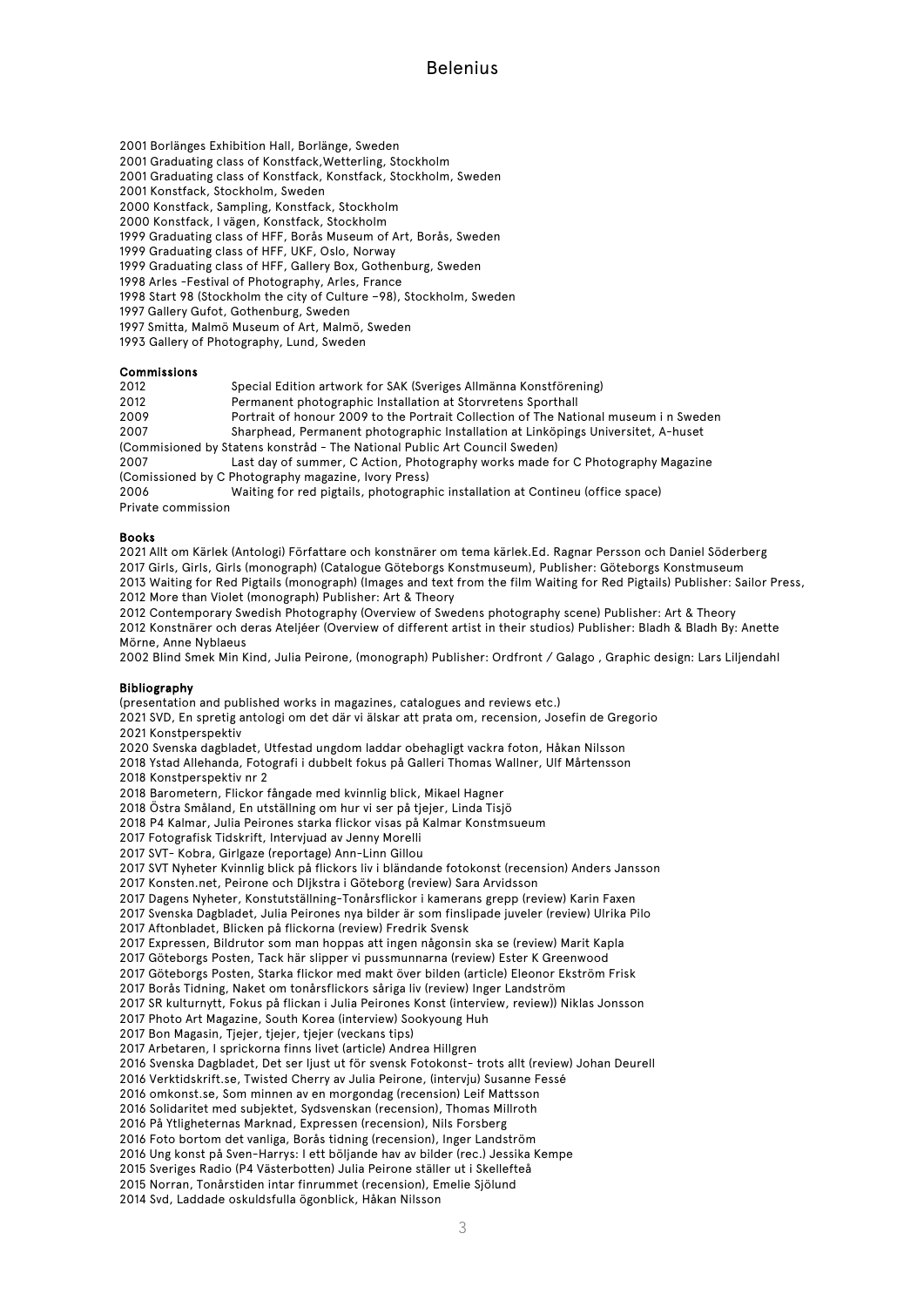Huffingtonpost.com, Unespected portraits capture teen girls Feature Shoot, unespected portraits capture teen girls, Jenna Garett SvD, Befriande ny syn på Fotohistorien, Joanna Persman NVP, 20 Kvinnliga konstnärer på Artipelag,Lennart Spetz Sveriges Radio, Det Synliga på Artipelag, Cecilia Blomberg Aftonbladet, Det Synliga lyckat Fokus på kvinnliga Fotografer, Ulrika Stahre Tv4 (tv4play), Kvinnliga Fotografer i ny utställning, Cissi Renström Metro.se, en annan syn på fotografins historia Sveriges Television, Fotokonsten het på Sveriges museer i vår, Elisabet Åberg Capdesign, Kvinnliga fotografer i fokus på Artipelag, SvD, Konstvårens bästa utställningar, Tongivande Kvinnliga fotografer dominerar, Erica Trejs Omkonst.com, Svensk samtidsfoto visas i New York, Mattias Lundblad Sveriges Radio,Kulturnytt, Mörka flickporträtt i ny Fotobok, Emma Engström Vice.com, All the wrong moments with Julia Peirone, Nadja Sayej Omkonst.com, I jämlikt samspråk, Lotta Ekfeldt Kultursidan.nu, Svenbro och Peirone på Konstforum, Ann-Charlotte Sandelin Folkbladet, Håret binder dem samman, Sara Segraeus Blink Magazine, everything is illuminated in its own way, issue 23 (US) Blow Magazine, portraits, issue 7 2013 (Irland) Rodeo, Jubileums nummer (20 sidig modereportage) Under the Influence (magazine), UK 2013 gupmagazine.com, More than violet by **Nora Uitterlinden** (bookreview) Göteborgsposten GP, Bilden drar åt alla hall by Mikael Van Reis (review) SVD, Osminkat om villrådig tonårstid by Joanna Persman (review) GUP Magazine, issue 35 Mois de la Photo Paris, Catalogue 2012 Encontros da Imagem, What´s future, (catalogue) portugal DT, Självbilder ocg identitetskapande by Cecilia Ekebjär (review) Dalademokraten, J p porträtterar unga flickor by Staffan Björklund Fotografisk tidskrift n5 5/2012, Fotografiska mellanlägen by Magnus Bons (review) Aperture Magazine NY (4 colour pages with presentation of works) Svenska Dagbladet, Ytan som tecken I tiden by Katarina Wadsten Mcleod Etc Magazine British Journal of Photography Artlover Magazine, Julia Peirone by Sara Skoglund (2 pages, interview) DN, Artistisk Cykelspark by Dan Jönsson DN, Fotoboom by Maria Lantz DN, I samtidskonsten får håret och gräset revanch by Jessica Kempe Omkonst.com, Rörelser i flykt, by Martin Hägg Sydsvenskan, Figursydda antiporträtt, by Ingrid Stigsdotter Uppsala Nya Tidning, Med håret som symbol, by Sebastian Johans Norrtelje Tidning, Andra världar, by Margaretha Levin Blekastad Uppsala Nya Tidning, Bilder som snuddar vid mysteriet, by Cristina Karlstam SZ- Extra, Kindliche Unbefangenheit, by Christoph Wiedemann Plaza Watch Magazine, (Publicationof works) SvD,Puranen tar ett skickligt grepp bortom landskapen by Joanna Persman DN, Frånvaron blir angelägen, by Håkan Nilsson DN, Fotograf låter håret hänga fritt, by Sanna Torén Björling NoName editions (NNM.Reload) Hallands Nyheter, Bygger på rytm och puls by Lotta Bergström Serge.se (april issue) Spare Magazine, nr 4 (5 pages with article and presentation of works) Eyemazing (presentation) Foto (presentation) Sydsvenska Dagbladet 2007, Blondiner i mörkret by Lilith Waltenberg Smålandsposten, Black Blondes/Assignment Earthby Thomas Lissing Helsingborgs Dagblad, Peirones flickor på skäret by Tjerstin Thorsén 2007 C International Photo Magazine (6-8 pages presentation of new works) Cap & Design, nr 2, (2 colour pages) Black Blondes/Skärets Konsthall Catalogue, Catalogue text by Irene Berggren Four Seasons, Catalogue text by Gunilla Muhr and Frida Cornell Pixelcreatio 2006,la realité arrangé by Léonor de Bailliencourt Motiv, nr 2 (Swedish Photography Journal) Ryuko Tushin, nr 1 (Japanese Fashion and Art Magazine) Kristianstad bladet 2005, Hässleholms kulturhus Julia Peirone, by Angelika Engh Photography Now Journal fur Fotografie und Videokunst Norra Skåne,Kontrast mellan ljus och Mörker by Åke Holmqvist Kaltio, nr 2 Julia Peirone by Jussi Vilkuna Konsten.net 2003, Sollentunamässan, stockholm: Art Fair 2003, by Anders Olofsson

Konsten.net 2003, Fotogalleriet Format, review by Lena Karlsson